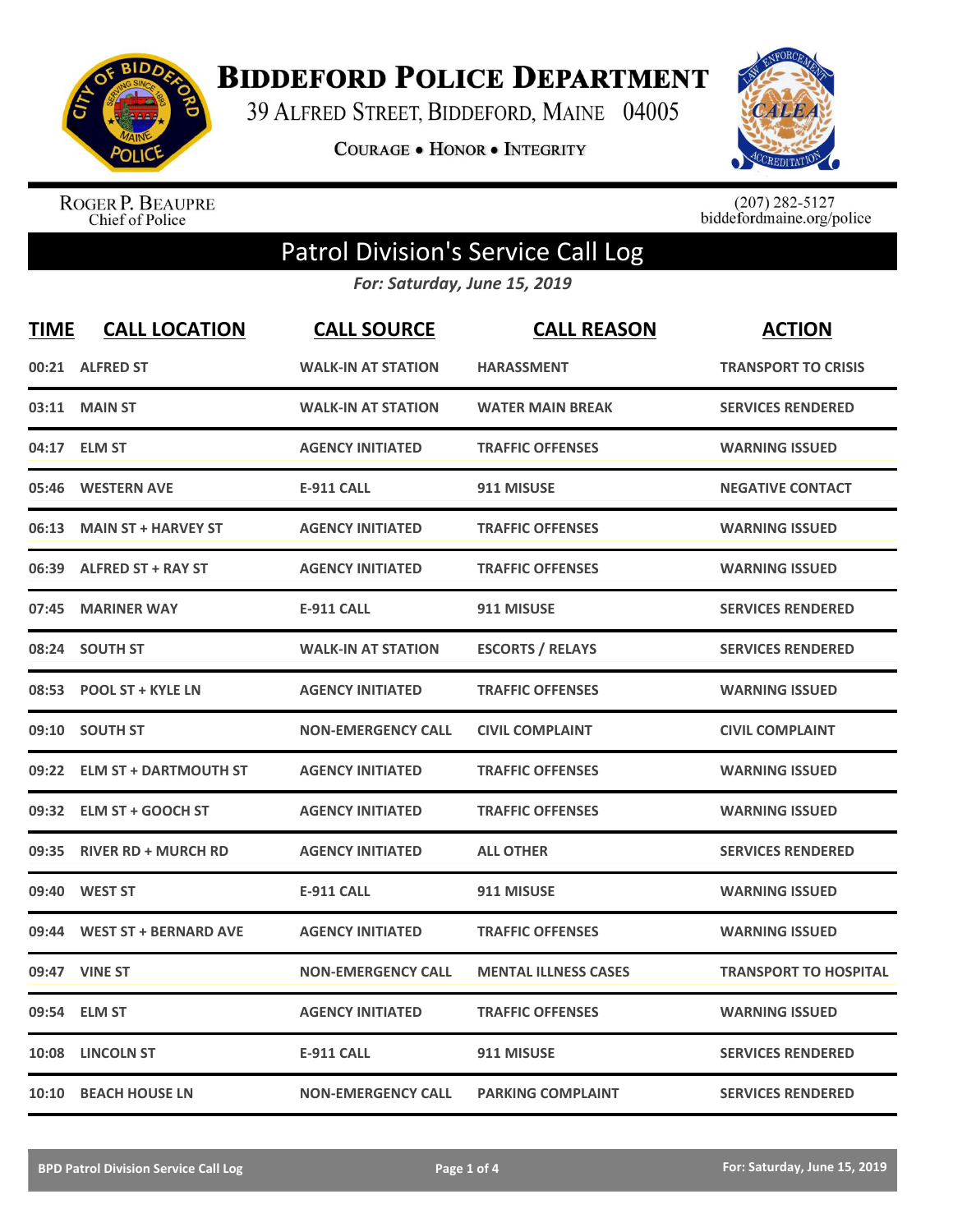| <b>TIME</b>                                                | <b>CALL LOCATION</b>                                            | <b>CALL SOURCE</b>        | <b>CALL REASON</b>                                                | <b>ACTION</b>             |  |
|------------------------------------------------------------|-----------------------------------------------------------------|---------------------------|-------------------------------------------------------------------|---------------------------|--|
|                                                            | <b>10:30 PINE ST</b>                                            | <b>AGENCY INITIATED</b>   | <b>TRAFFIC OFFENSES</b>                                           | <b>VSAC ISSUED</b>        |  |
|                                                            | 10:40 CHANNEL COVE LN                                           | <b>NON-EMERGENCY CALL</b> | <b>ANIMAL COMPLAINT</b>                                           | <b>SERVICES RENDERED</b>  |  |
|                                                            | 10:51 ELM ST                                                    | <b>AGENCY INITIATED</b>   | <b>TRAFFIC OFFENSES</b>                                           | <b>WARNING ISSUED</b>     |  |
|                                                            | 10:54 OLD POOL RD                                               | <b>NON-EMERGENCY CALL</b> | <b>SUSPICION</b>                                                  | <b>SERVICES RENDERED</b>  |  |
|                                                            | 10:55 PRECOURT ST + ELM ST                                      | <b>AGENCY INITIATED</b>   | <b>TRAFFIC OFFENSES</b>                                           | <b>WARNING ISSUED</b>     |  |
|                                                            | $11:16$ POOL ST + HILL ST                                       | <b>E-911 CALL</b>         | 911 MISUSE                                                        | <b>FIELD INTERVIEW</b>    |  |
|                                                            | 11:19 ALFRED ST                                                 | <b>AGENCY INITIATED</b>   | <b>TRAFFIC OFFENSES</b>                                           | <b>WARNING ISSUED</b>     |  |
|                                                            | 11:30 SHOPS WAY                                                 | <b>E-911 CALL</b>         | 911 MISUSE                                                        | <b>SERVICES RENDERED</b>  |  |
|                                                            | 11:31 ALFRED ST                                                 | <b>AGENCY INITIATED</b>   | <b>TRAFFIC OFFENSES</b>                                           | <b>WARNING ISSUED</b>     |  |
|                                                            | 12:32 PRECOURT ST                                               | <b>AGENCY INITIATED</b>   | <b>TRAFFIC OFFENSES</b>                                           | <b>VSAC ISSUED</b>        |  |
|                                                            | 12:43 ALFRED ST                                                 | <b>NON-EMERGENCY CALL</b> | <b>CHECK WELFARE</b>                                              | <b>SERVICES RENDERED</b>  |  |
|                                                            | 13:06 ALFRED ST                                                 | <b>NON-EMERGENCY CALL</b> | <b>COURT ORDERED CHECK IN</b>                                     | <b>SERVICES RENDERED</b>  |  |
|                                                            | 13:13 ELM ST + COLE RD                                          | <b>AGENCY INITIATED</b>   | <b>TRAFFIC OFFENSES</b>                                           | <b>WARNING ISSUED</b>     |  |
|                                                            | 13:13 LONG AVE                                                  | <b>NON-EMERGENCY CALL</b> | 911 MISUSE                                                        | <b>WARNING ISSUED</b>     |  |
|                                                            | 13:26 ALFRED ST                                                 | <b>NON-EMERGENCY CALL</b> | <b>COURT ORDERED CHECK IN</b>                                     | <b>SERVICES RENDERED</b>  |  |
|                                                            | 13:28 MEDICAL CENTER DR                                         | <b>NON-EMERGENCY CALL</b> | <b>ASSIST PD AGENCY</b>                                           | <b>SERVICES RENDERED</b>  |  |
|                                                            | 13:30 ELM ST + HOOPER ST                                        | <b>AGENCY INITIATED</b>   | <b>TRAFFIC OFFENSES</b>                                           | <b>WARNING ISSUED</b>     |  |
|                                                            | 13:33 ALFRED ST + EDWARDS AVE AGENCY INITIATED TRAFFIC OFFENSES |                           |                                                                   | <b>ARREST(S) MADE</b>     |  |
|                                                            |                                                                 |                           | OFFENDER: JAMAL RAHEEM CLARK  AGE: 29  RESIDENT OF: BIDDEFORD, ME |                           |  |
| CHARGE: OPERATING AFTER HABITUAL OFFENDER REVOCATION-PRIOR |                                                                 |                           |                                                                   |                           |  |
|                                                            |                                                                 |                           | <b>TRAFFIC OFFENSES</b>                                           | <b>WARNING ISSUED</b>     |  |
|                                                            | 14:31 ALFRED ST + EDWARDS AVE                                   | <b>AGENCY INITIATED</b>   | <b>CHECK WELFARE</b>                                              | <b>SERVICES RENDERED</b>  |  |
|                                                            | <b>14:45 RIVER RD</b>                                           | <b>NON-EMERGENCY CALL</b> | <b>ANIMAL COMPLAINT</b>                                           | <b>NO ACTION REQUIRED</b> |  |
|                                                            | 15:19 MAY ST + ORCHARD ST                                       | <b>AGENCY INITIATED</b>   | <b>TRAFFIC OFFENSES</b>                                           | <b>VSAC ISSUED</b>        |  |

**15:27 SHOPS WAY AGENCY INITIATED TRAFFIC OFFENSES VSAC ISSUED 16:05 ALFRED ST AGENCY INITIATED ALL OTHER SERVICES RENDERED 16:08 MILE STRETCH RD AGENCY INITIATED TRAFFIC OFFENSES WARNING ISSUED**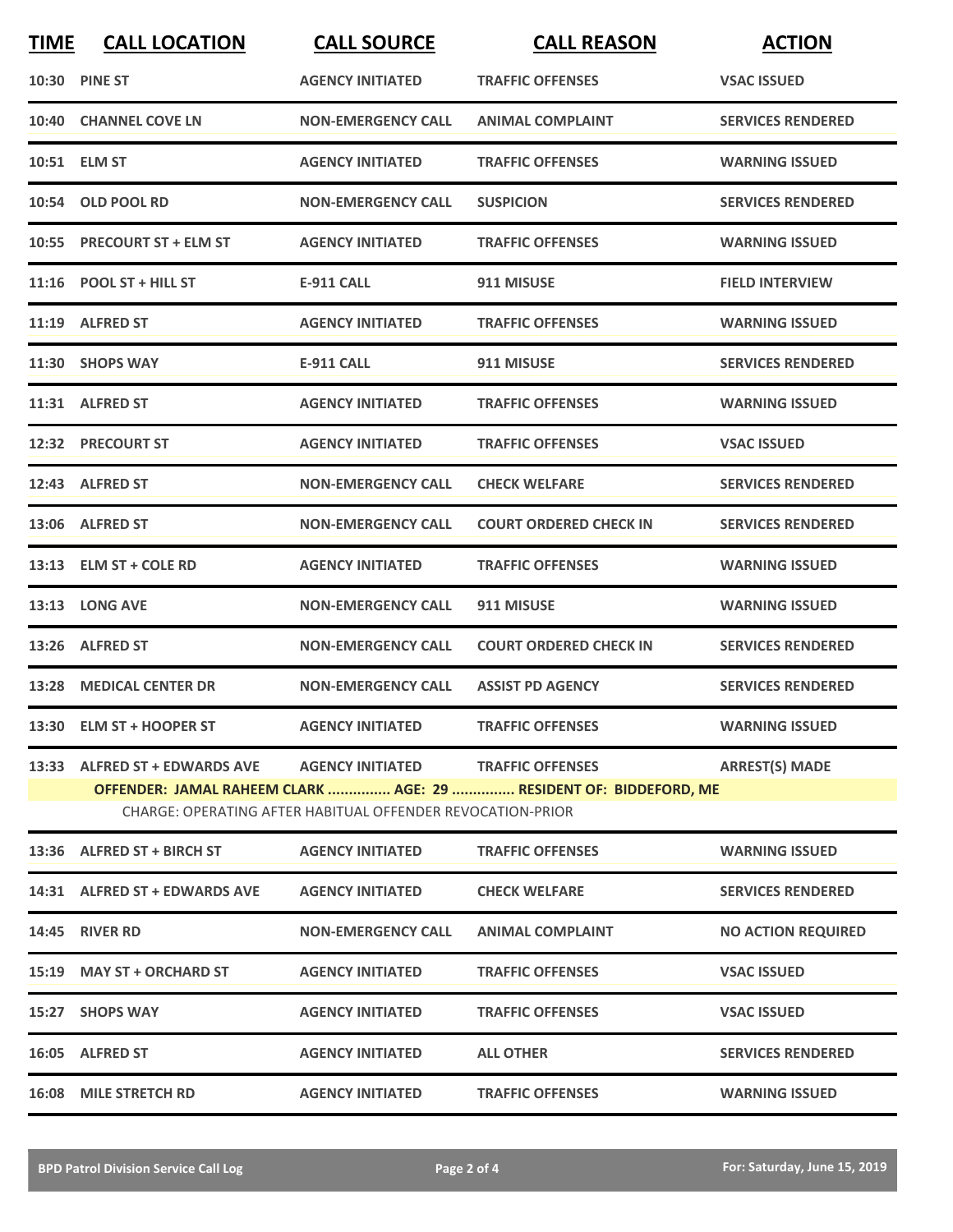| <u>TIME</u> | <b>CALL LOCATION</b>                                                                                                                       | <b>CALL SOURCE</b>                                                                                                             | <b>CALL REASON</b>                                           | <b>ACTION</b>             |
|-------------|--------------------------------------------------------------------------------------------------------------------------------------------|--------------------------------------------------------------------------------------------------------------------------------|--------------------------------------------------------------|---------------------------|
|             | 16:12 ALFRED ST + BIDDEFORD GATEW E-911 CALL                                                                                               |                                                                                                                                | 911 MISUSE                                                   | <b>NO ACTION REQUIRED</b> |
| 16:20       | <b>MAIN ST</b>                                                                                                                             | <b>AGENCY INITIATED</b>                                                                                                        | <b>TRAFFIC OFFENSES</b>                                      | <b>WARNING ISSUED</b>     |
|             | 16:24 ALFRED ST                                                                                                                            | <b>AGENCY INITIATED</b>                                                                                                        | <b>TRAFFIC OFFENSES</b>                                      | <b>NO VIOLATION</b>       |
|             | 16:39 ELM ST + PEARL ST<br>OFFENDER: TIRZA CRESSEY  AGE: 19  RESIDENT OF: SACO, ME                                                         | <b>AGENCY INITIATED</b>                                                                                                        | <b>TRAFFIC OFFENSES</b>                                      | <b>CITATION ISSUED</b>    |
|             |                                                                                                                                            | CHARGE: POSSESSION OF MARIJUANA UNDER 21 YRS OLD- UP TO 1.25 OZ<br>CHARGE: POSSESSION OF DRUG PARAPHERNALIA WITH INTENT TO USE |                                                              |                           |
| 16:44       | <b>OCEAN AVE</b>                                                                                                                           | <b>AGENCY INITIATED</b>                                                                                                        | <b>TRAFFIC OFFENSES</b>                                      | <b>WARNING ISSUED</b>     |
|             | 17:12 POOL ST + KYLE LN                                                                                                                    | <b>AGENCY INITIATED</b>                                                                                                        | <b>ASSIST PD AGENCY</b>                                      | <b>SERVICES RENDERED</b>  |
|             | 17:21 POOL ST + MARBLEHEAD LN                                                                                                              | <b>AGENCY INITIATED</b>                                                                                                        | <b>TRAFFIC OFFENSES</b>                                      | <b>WARNING ISSUED</b>     |
| 17:32       | <b>NEWTOWN RD</b>                                                                                                                          | <b>AGENCY INITIATED</b>                                                                                                        | <b>TRAFFIC OFFENSES</b>                                      | <b>WARNING ISSUED</b>     |
|             | 18:24 COLONIAL DR + MAY ST                                                                                                                 | <b>AGENCY INITIATED</b>                                                                                                        | <b>TRAFFIC OFFENSES</b>                                      | <b>VSAC ISSUED</b>        |
|             | 18:31 PIKE ST                                                                                                                              | <b>NON-EMERGENCY CALL</b>                                                                                                      | <b>SUSPICION</b>                                             | <b>GONE ON ARRIVAL</b>    |
|             | 18:38 LINCOLN ST                                                                                                                           | <b>E-911 CALL</b>                                                                                                              | 911 MISUSE                                                   | <b>NO ACTION REQUIRED</b> |
| 18:44       | <b>SOUTH ST + MAY ST</b>                                                                                                                   | <b>AGENCY INITIATED</b>                                                                                                        | <b>TRAFFIC OFFENSES</b>                                      | <b>WARNING ISSUED</b>     |
|             | 18:51 POOL ST + GEORGE ST                                                                                                                  | <b>AGENCY INITIATED</b>                                                                                                        | <b>TRAFFIC OFFENSES</b>                                      | <b>WARNING ISSUED</b>     |
|             | 19:05 ELM ST + GRAYS LN                                                                                                                    | <b>AGENCY INITIATED</b>                                                                                                        | <b>TRAFFIC OFFENSES</b>                                      | <b>VSAC ISSUED</b>        |
|             | 19:37 POOL ST + HIDDEN FARM RD                                                                                                             | <b>AGENCY INITIATED</b>                                                                                                        | <b>TRAFFIC OFFENSES</b>                                      | <b>WARNING ISSUED</b>     |
|             | 19:39 JEFFERSON ST                                                                                                                         | E-911 CALL                                                                                                                     | 911 MISUSE                                                   | <b>UNFOUNDED</b>          |
|             | 19:42 ALFRED ST + ANDREWS RD                                                                                                               | <b>AGENCY INITIATED</b>                                                                                                        | <b>TRAFFIC OFFENSES</b>                                      | <b>WARNING ISSUED</b>     |
|             | 19:50 POOL ST + BLANDINGS WAY           AGENCY INITIATED                 VIOL OF BAIL CONDITIONS<br>CHARGE: VIOLATING CONDITION OF RELEASE |                                                                                                                                | OFFENDER: SHANE R CARON  AGE: 24  RESIDENT OF: SHAPLEIGH, ME | <b>CITATION ISSUED</b>    |
|             | <b>20:12 SOUTH ST</b>                                                                                                                      | <b>AGENCY INITIATED</b>                                                                                                        | <b>TRAFFIC OFFENSES</b>                                      | <b>WARNING ISSUED</b>     |
|             | 20:28 BRIDGE RD                                                                                                                            | E-911 CALL                                                                                                                     | 911 MISUSE                                                   | <b>SERVICES RENDERED</b>  |
|             | 21:02 CENTER ST                                                                                                                            | <b>NON-EMERGENCY CALL</b>                                                                                                      | <b>JUVENILE OFFENSES</b>                                     | <b>NO VIOLATION</b>       |
|             | 21:08 SHOPS WAY                                                                                                                            | E-911 CALL                                                                                                                     | <b>THEFT</b>                                                 | <b>SERVICES RENDERED</b>  |
|             | 21:20 HAROLD AVE                                                                                                                           | E-911 CALL                                                                                                                     | 911 MISUSE                                                   | <b>WARNING ISSUED</b>     |
|             | 21:47 MAIN ST                                                                                                                              | E-911 CALL                                                                                                                     | 911 MISUSE                                                   | <b>NEGATIVE CONTACT</b>   |
|             |                                                                                                                                            |                                                                                                                                |                                                              |                           |